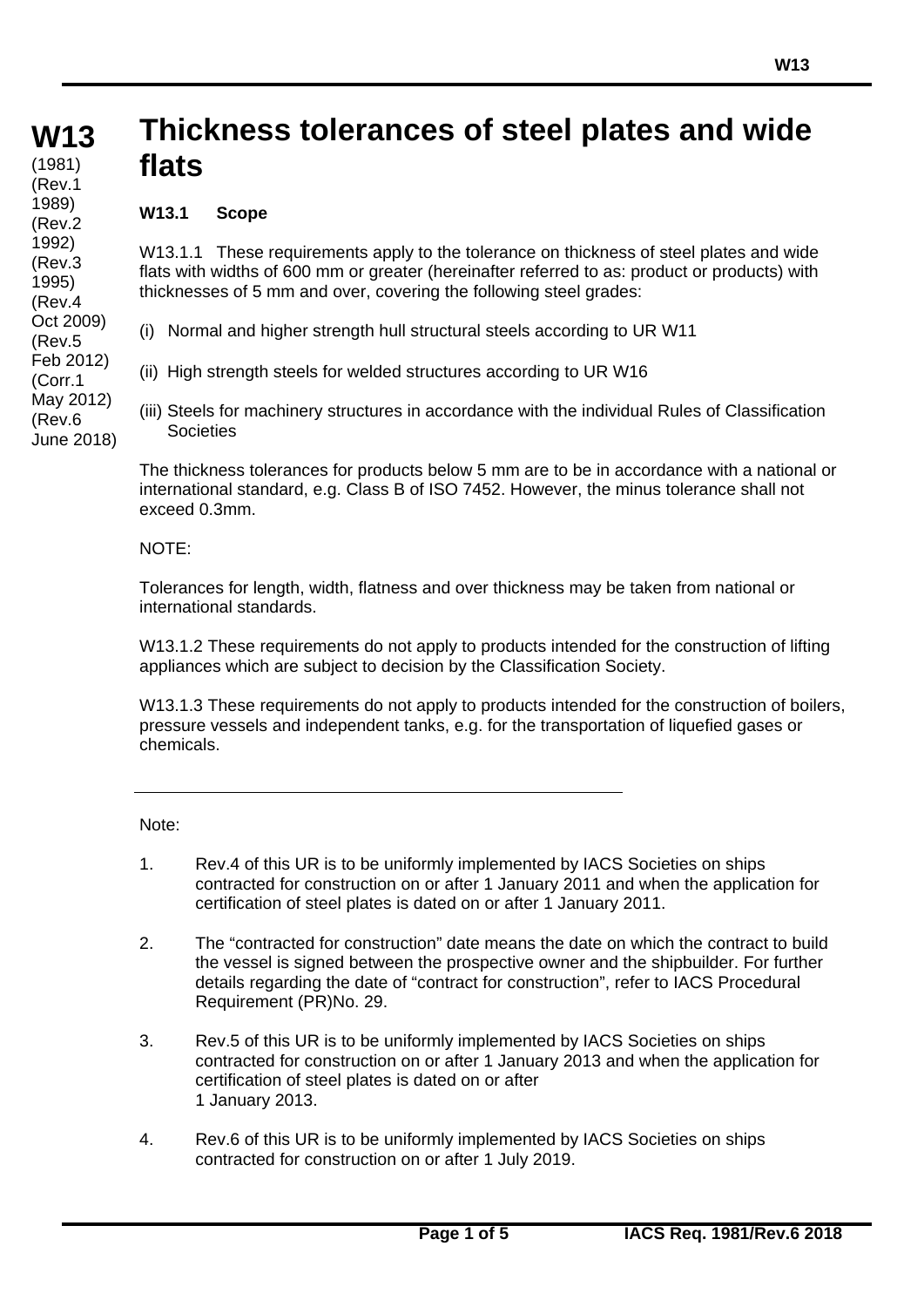**W13 (cont)**

W13.1.4 Class C of ISO 7452-2013 or equivalent according to national or international standards may be applied in lieu of W13.3, in which case the requirements in W13.4 and W13.5 need not be applied.

Additionally, if Class C of ISO 7452-2013 is applied, it is required that the steel mill demonstrates to the satisfaction of the Classification Society that the number of measurements and measurement distribution is appropriate to establish that the mother plates produced are at or above the specified nominal thickness.

# **W13.2 Responsibility**

W13.2.1 The responsibility for verification and maintenance of the production within the required tolerances rests with the manufacturer. The Surveyor may require to witness some measurements.

W13.2.2 The responsibility for storage and maintenance of the delivered product(s) with acceptable level of surface conditions rests with the fabricator before the products are used in fabrication.

# **W13.3 Thickness tolerances**

W13.3.1 The tolerances on thickness of a given product are defined as:

- Minus tolerance is the lower limit of the acceptable range below the nominal thickness.
- Plus tolerance is the upper limit of the acceptable range above the nominal thickness.

### NOTE:

Nominal thickness is stated by the purchaser at the time of enquiry and order.

W13.3.2 The minus tolerance on nominal thickness of products in accordance with UR W11 and UR W16 is 0.3 mm irrespective of nominal thickness.

W13.3.3 The minus tolerances for products for machinery structures are to be in accordance with Table 1.

#### **Table 1 Minus tolerances on nominal thickness for products for machinery structures**

| Nominal thickness (t) (mm) | Minus tolerance on nominal<br>thickness (mm) |
|----------------------------|----------------------------------------------|
| $3 \leq t < 5$             | $-0.3$                                       |
| $5 \leq t < 8$             | $-0.4$                                       |
| $8 \le t < 15$             | $-0.5$                                       |
| $15 \le t < 25$            | $-0.6$                                       |
| $25 \le t < 40$            | $-0.7$                                       |
| $40 \le t < 80$            | $-0.9$                                       |
| $80 \le t < 150$           | $-1.1$                                       |
| $150 \le t < 250$          | $-1.2$                                       |
| $t \geq 250$               | $-1.3$                                       |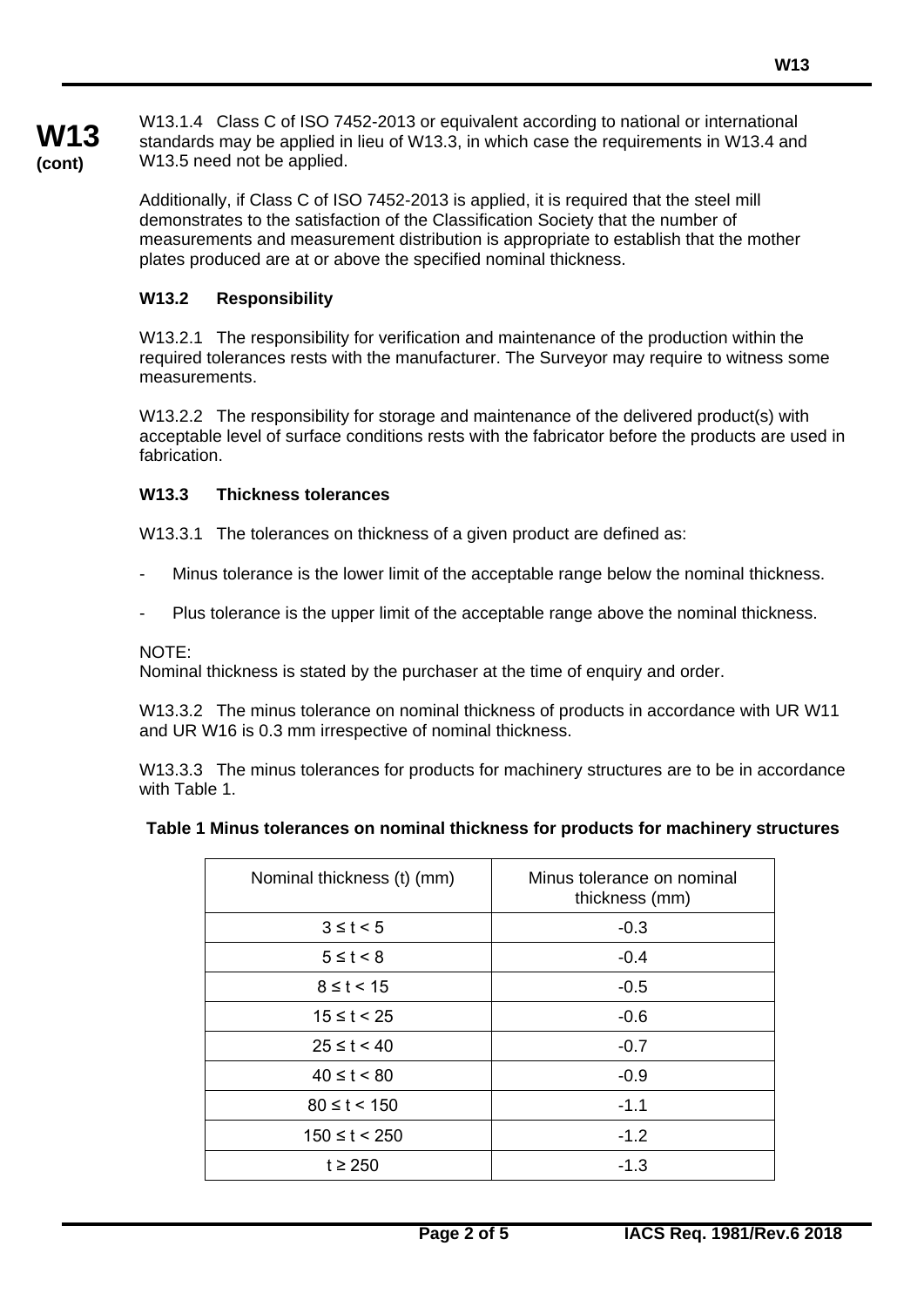W13.3.4 The tolerances on nominal thickness are not applicable to areas repaired by grinding. For areas repaired by grinding the IACS UR W11 7.4.1 requirements are to be applied, unless stricter requirements as per a recognized standard are considered by the Classification Society or purchaser.

W13.3.5 The plus tolerances on nominal thickness are to be in accordance with a recognized national or international standard unless required otherwise by the Classification Society or purchaser.

# **W13.4 Average thickness**

**W13 (cont)**

> W13.4.1 The average thickness of products is defined as the arithmetic mean of the measurements made in accordance with the requirements of W13.5.

W13.4.2 The average thickness of products in accordance with URs W11 or W16 is not to be less than the nominal thickness.

# **W13.5 Thickness measurements**

W13.5.1 The thickness is to be measured at locations of products as defined in Annex.

W13.5.2 Automated method or manual method is applied to the thickness measurements.

W13.5.3 The procedure and the records of measurements are to be made available to the Surveyor and copies provided on request.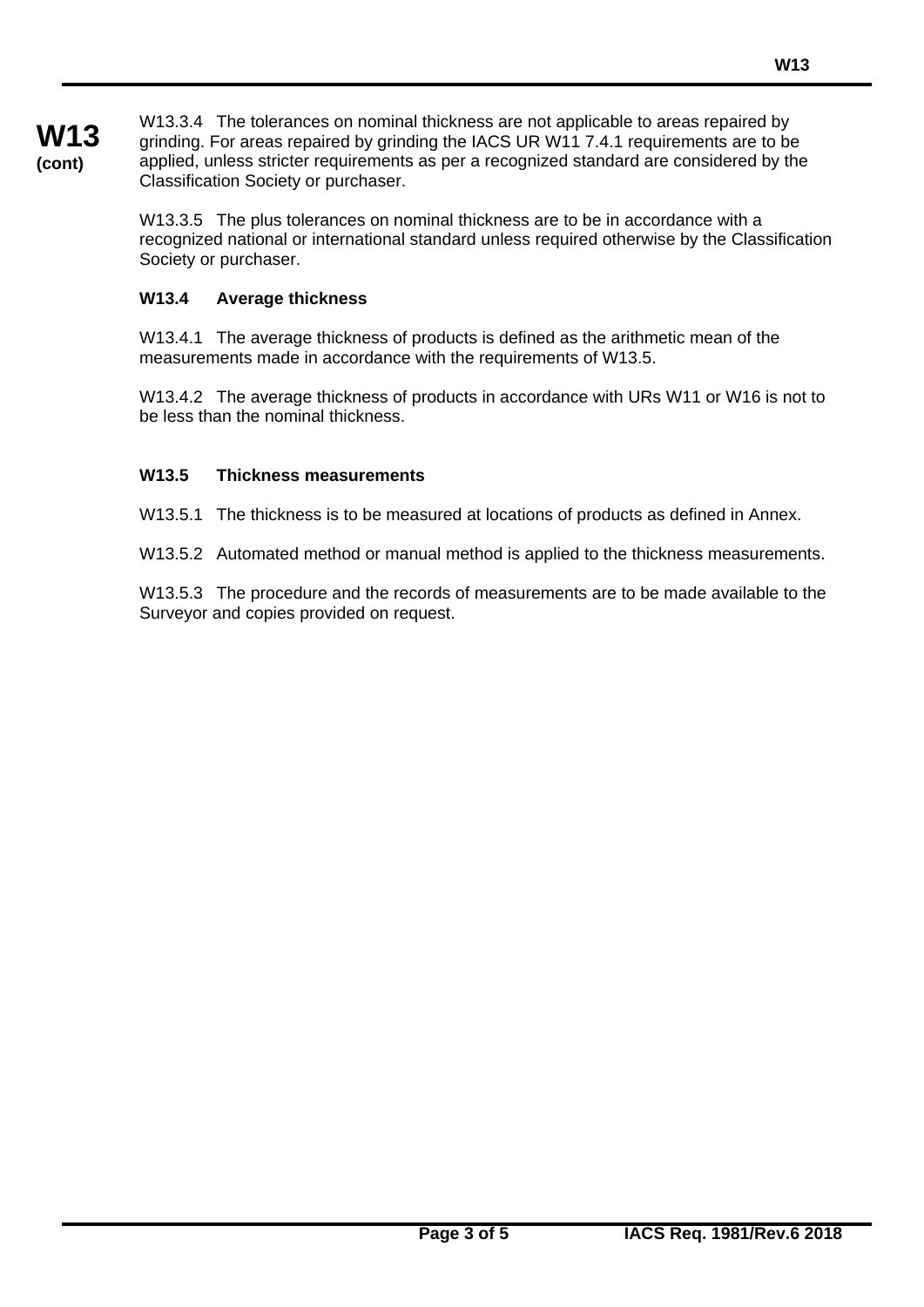# **ANNEX: Thickness Measuring Locations**

# **A.1 Scope of application**

This Annex applies to the thickness measuring locations for the thickness tolerance and the average thickness of the product.

# **A.2 Measuring locations**

At least two lines among Line 1, Line 2 or Line 3 as shown in Figure A.1, are to be selected for the thickness measurements and at least three points on each selected line as shown in Figure A.1 are to be selected for thickness measurement. If more than three points are taken on each line the number of points shall be equal on each line.

## NOTE:

**W13 (cont)**

> The measurement locations apply to a product rolled directly from one slab or steel ingot even if the product is to be later cut by the manufacturer. Examples of the original measurements relative to later cut products are shown in Figure A.2. It is to be noted that the examples shown are not representative of all possible cutting scenarios.

> For automated methods, the measuring points at sides are to be located not less than 10 mm but not greater than 300 mm from the transverse or longitudinal edges of the product.

> For manual methods, the measuring points at sides are to be located not less than 10 mm but not greater than 100 mm from the transverse or longitudinal edges of the product.



**Figure A.1 - Locations of Thickness Measuring Points for the Original Steel Plates**